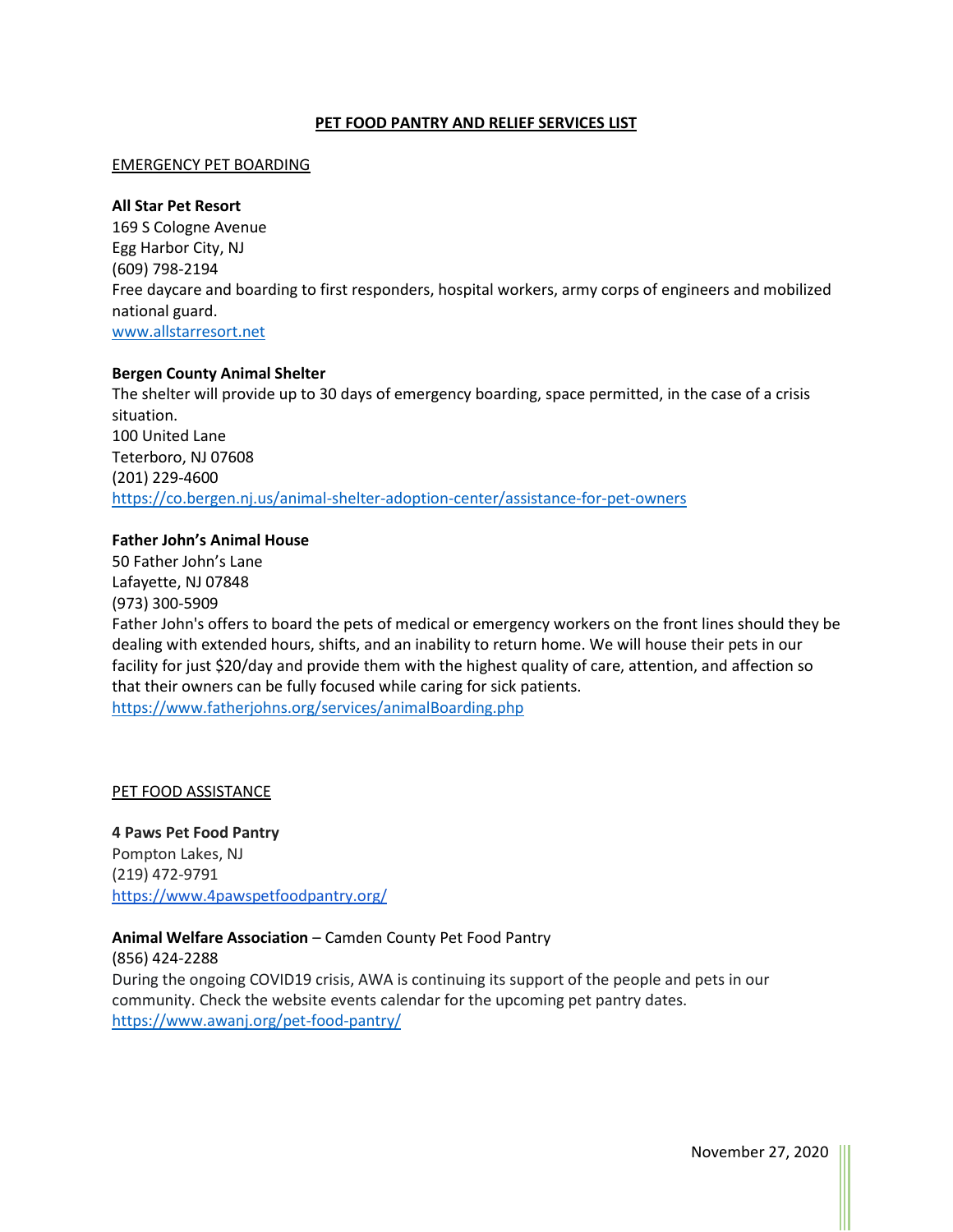## **Closter Animal Welfare Society C.L.A.W.S.**

63 North Washington Ave Bergenfield, NJ (201) 768-0200 Saturday and Sunday 10 am – 12 pm Please bring some form of ID with proof of residence for Bergen County. <http://njclaws.squarespace.com/claws-pet-food-pantry/>

## **Feeding Pets of the Homeless**

Provides pet food and veterinary care to the homeless and less fortunate in local communities across the United States and Canada. (775) 841-7463 <https://www.petsofthehomeless.org/>

#### **Gloucester County Animal Shelter Pet Food Pantry**

1200 N. Delsea Drive Clayton, NJ 08312 (856) 881-2828 <http://gloucestercountynj.gov/depts/a/shelter/default.asp>

## **Harness Life**

Whitehouse Station, NJ Pet Food Project- email requests to [info@harnesslife.org](mailto:info@harnesslife.org) <http://harnesslife.org/the-pet-food-project/> Features a comprehensive list of other pet care assistance programs <https://harnesslife.org/pet-care/>

#### **Homeward Bound Pet Adoption Center- Camden County Pet Food Pantry**

4 locations 125 County House Rd 509 Centennial Blvd 501 Berlin Rd N 421 Cooper Rd Blackwood, NJ 08012 Voorhees Twp, NJ 08043 Lindenwold, NJ 08021 Voorhees Twp, NJ 08043 (856) 401-1300 COVID-19 Animal Care Relief participants are required to complete a form available on the website. <https://homewardboundnj.org/about/community-programs/pet-food-pantry/>

#### **Kibble Cupboard**

P.O. Box 353 Egg Harbor City, NJ 08215 (609) 412-5440 Click on the link "apply" on the website and submit an application. <https://www.kibblecupboard.com/>

#### **Liberty Humane Society**

235 Jersey City Blvd Jersey City, NJ 07305 (201) 547-4147 [https://www.libertyhumane.org/need\\_help](https://www.libertyhumane.org/need_help)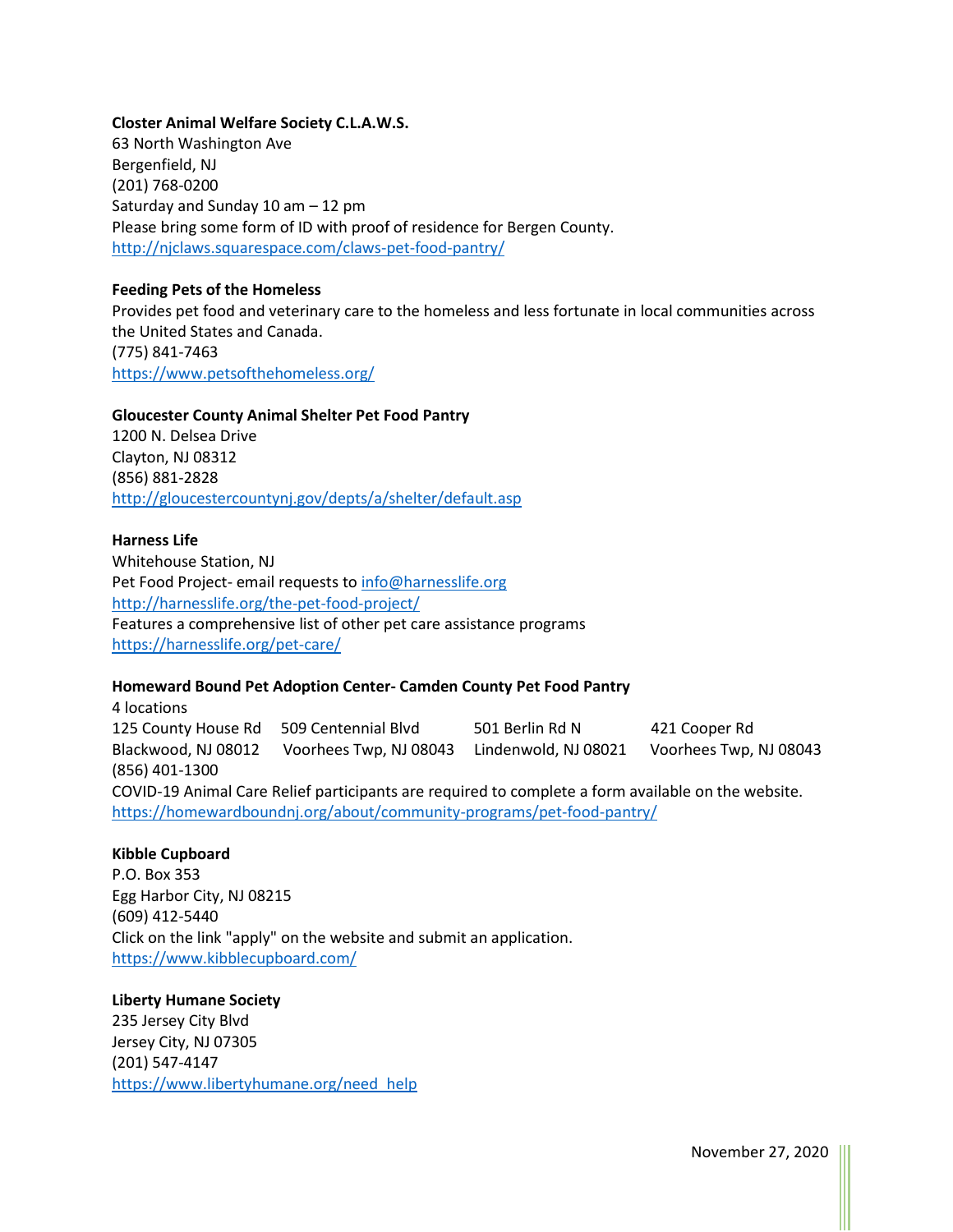**Lunch Break** 121 Drs. James Parker Boulevard Red Bank, NJ 07701 (732) 385-3971 <https://lunchbreak.org/covid-19-response/>

## **Monmouth County SPCA Pet Pantry**

260 Wall Street Eatontown, NJ 07724 (732) 440-1170 Hours: Wednesday & Friday 12 PM – 4PM <https://www.monmouthcountyspca.org/services/pet-pantry-project/>

**New Beginnings Animal Rescue** 552 Ryders Lane East Brunswick, NJ (732) 569-0361 <https://newbeginningsanimalrescuenj.org/home>

## **New Jersey AniMeals**

P.O. Box 32 Stanton, NJ 08885 (908) 752-1927 Serving mainly Hunterdon and Warren County <https://www.njanimeals.org/>

## **Oakland Animal Food Bank**

86 Ramapo Valley Road (1/4 Mile South of Long Hill Mall) Oakland, NJ 07436 (201) 337-7090 [www.oaklandah.com](http://www.oaklandah.com/)

**Passaic County SPCA – Pet Pantry** 794 Lafayette Ave Hawthorne, NJ 07506 (973) 773-0459 Check the website or call for pantry dates. <http://pc-spca.org/pet-pantry/>

# **PetPALS of Southern New Jersey, Inc.**

PO Box 228 Grenloch, NJ 08032-0228 (856) 939-6900 Pet food and supply assistance is available to anyone who qualifies living in Burlington, Camden or Gloucester counties in New Jersey. Application online. <https://www.petpalssj.com/covid-19-help>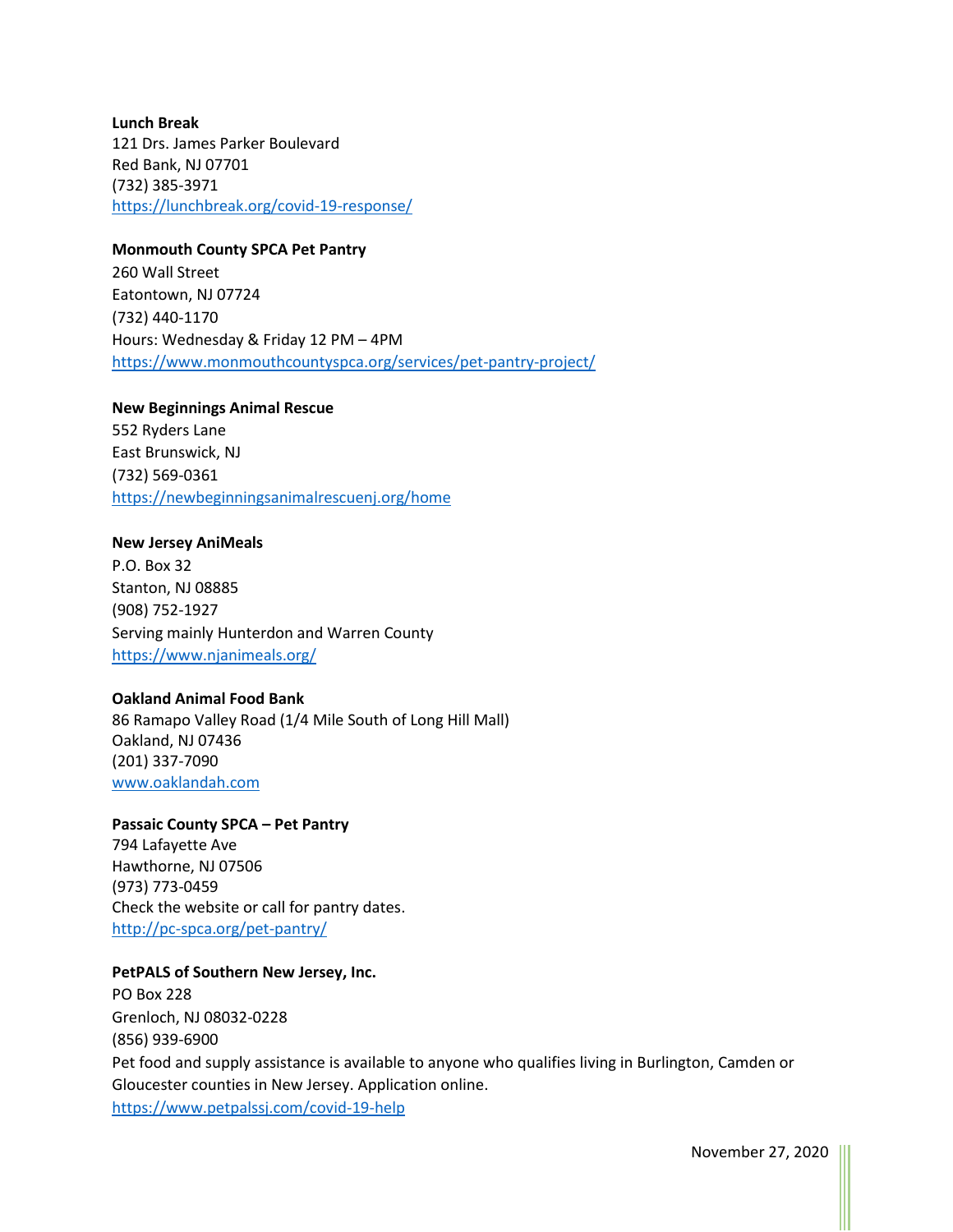# **Shelter Our Pets** P.O. Box 8043 Paramus, NJ 07653 (973) 506-9696 Lists three resources for pet food <http://www.shelterourpets.org/pet-food-resources/>

# **South Jersey Regional Animal Shelter**

1244 North Delsea Drive Vineland, NJ 08360 (856) 691-1500 Offering pet owners support in the form of medical, financial, behavioral or other resources to assist them being able to keep their furry friend. <https://southjerseyregionalanimalshelter.org/lifeline/>

**St. Hubert's Animal Welfare Center**  575 Woodland Ave Madison, NJ 07940 (973) 377-2295 <https://www.sthuberts.org/food-bank>

**The Salvation Army Dover Corps** 76 North Bergen Street Dover, NJ 07801 (973) 366-0764 <https://newjersey.salvationarmy.org/NewJersey/dover>

**The Wuff House** 158 Mill Street Mt. Holly, NJ 08060 (609) 556-0906 Monthly pet food pantry. Check the facebook page for date announcements. <https://www.facebook.com/thewuffhouse/> <https://www.thewuffhouse.com/>

# RELIEF GRANTS AND FINANCIAL AID

# **Animal Protection League of New Jersey**

Features list of organizations that have programs to provide financial assistance to pet owners <https://aplnj.org/find-help/financial-aid/>

# **NJ AID For Animals**

Features a list of organizations that provide financial assistance to pet owners in need <https://njafa.org/how-you-can-help/medical-financial-aid/>